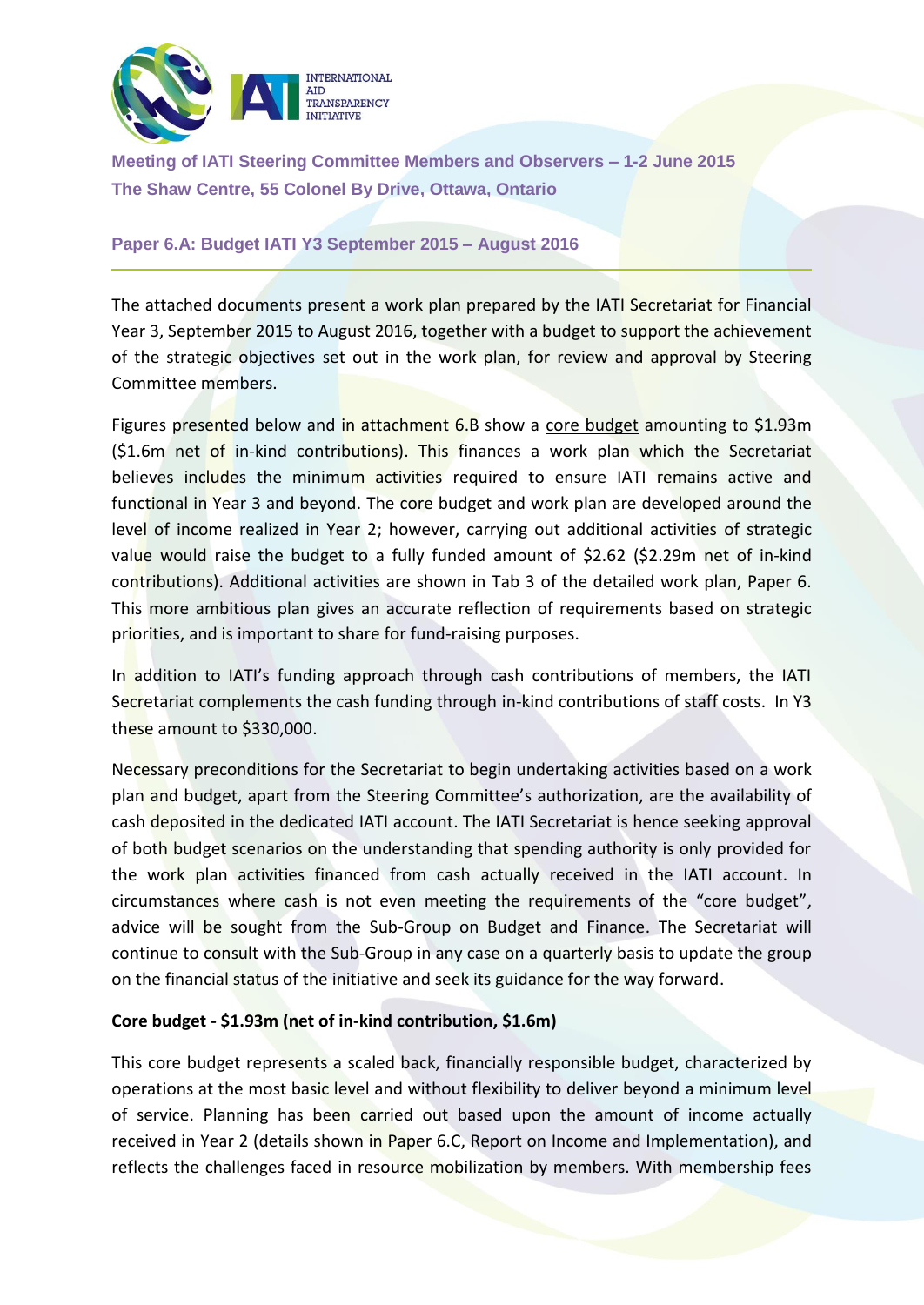remaining at the current level this leads to an unfunded amount of approximately \$127,000 or 5% of the budget, which the Secretariat believes can be met through concerted resource mobilization efforts, together with new memberships.

# **Fully funded budget - \$2.62m (net of in-kind contribution, \$2.29m)**

Members' attention must be drawn to the important point that the core budget includes no funded travel for any participants for Steering Committees and TAG meetings in Year 3, which would add an estimated \$280,000. This is included in a fully funded budget. Other notable activities within a fully funded budget include travel for strategic engagement of IATI in key events, and website upgrade. A full list of deliverables in core and fully funded budgets is shown in the detailed work plan at Paper 6.B.

## **Risks & Mitigation in Year 3**

Financial management protocols and careful project management remove any risk of IATI running a deficit, since financial rules in place in each of the Secretariat entities ensure the initiative operates on a cash-available basis. Activities are therefore prioritized in the attached work plan, and through diligent project management only funded activities can be carried out, in the order of priority shown. However, it has been seen in Years 1 and 2 that cash uncertainty has a considerable impact on the Secretariat's efficiency.

The highest cost elements relate to staffing, and recruitments in Year 2 have been placed on hold in both Development Initiatives and UNDP due to late receipts and lower than anticipated income levels. Similarly in Year 3, unless income is generated in a timely fashion the staffing will remain below approved levels, with knock-on effects on reductions in service.

IATI members are encouraged to emphasize the essential results envisaged to interested parties as a means to increasing income levels. The Secretariat stands ready to facilitate resource mobilization efforts at the request of and as directed by IATI members.

#### **Considerations beyond Year 3**

Although discussion in this paper is centred around the budget for Year 3 only, it is important to maintain a longer-term perspective in order to ensure cost efficient and effective operation of the Secretariat in the implementation of IATI's priorities. Sustainability depends on having a strong and clearly articulated business model and strategic vision for resource mobilization beyond the initial three years of hosting by the current Secretariat. Although the Secretariat has begun working on a resource mobilization package this work requires guidance around strategic priorities from members during the coming 6-12 months.